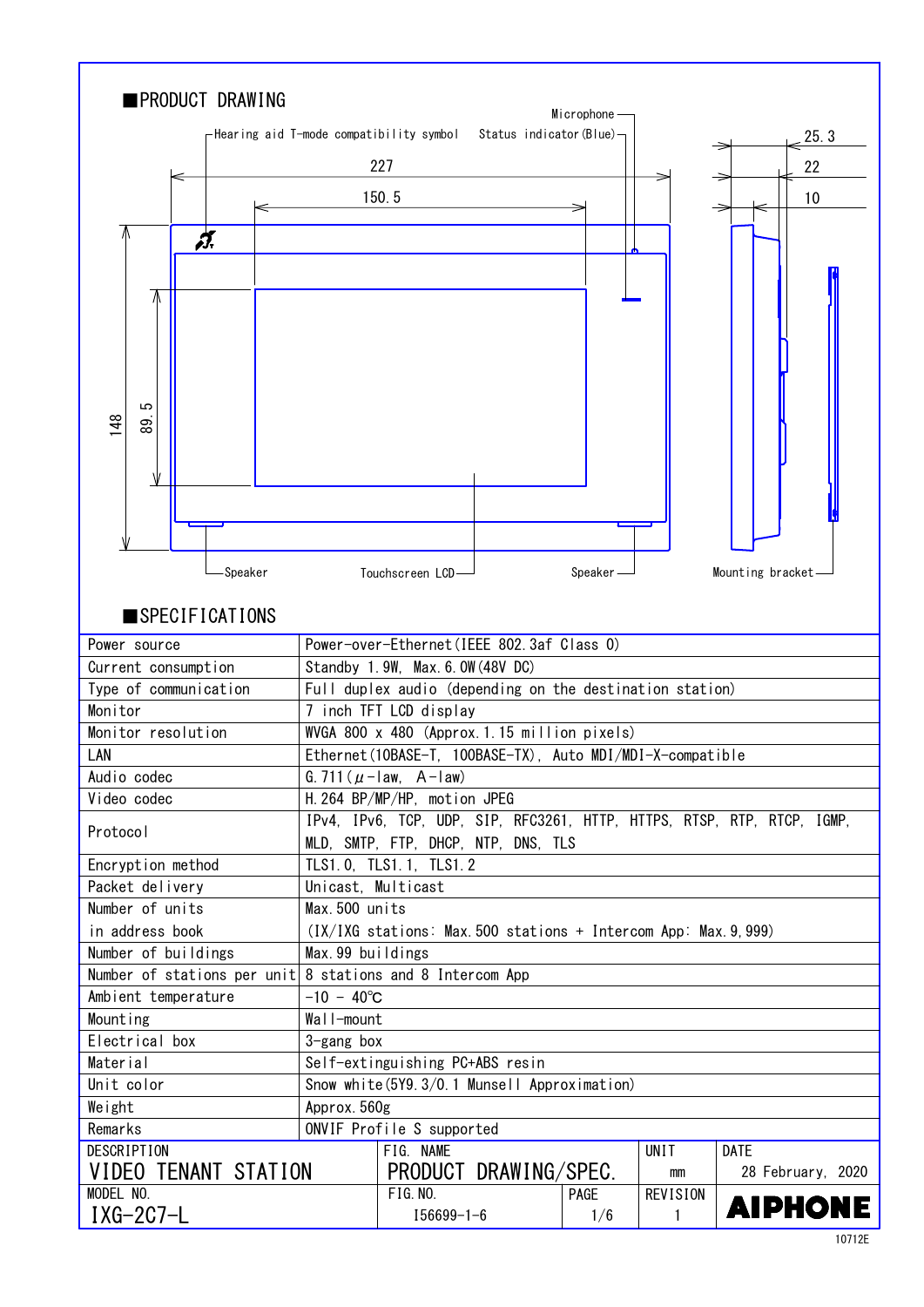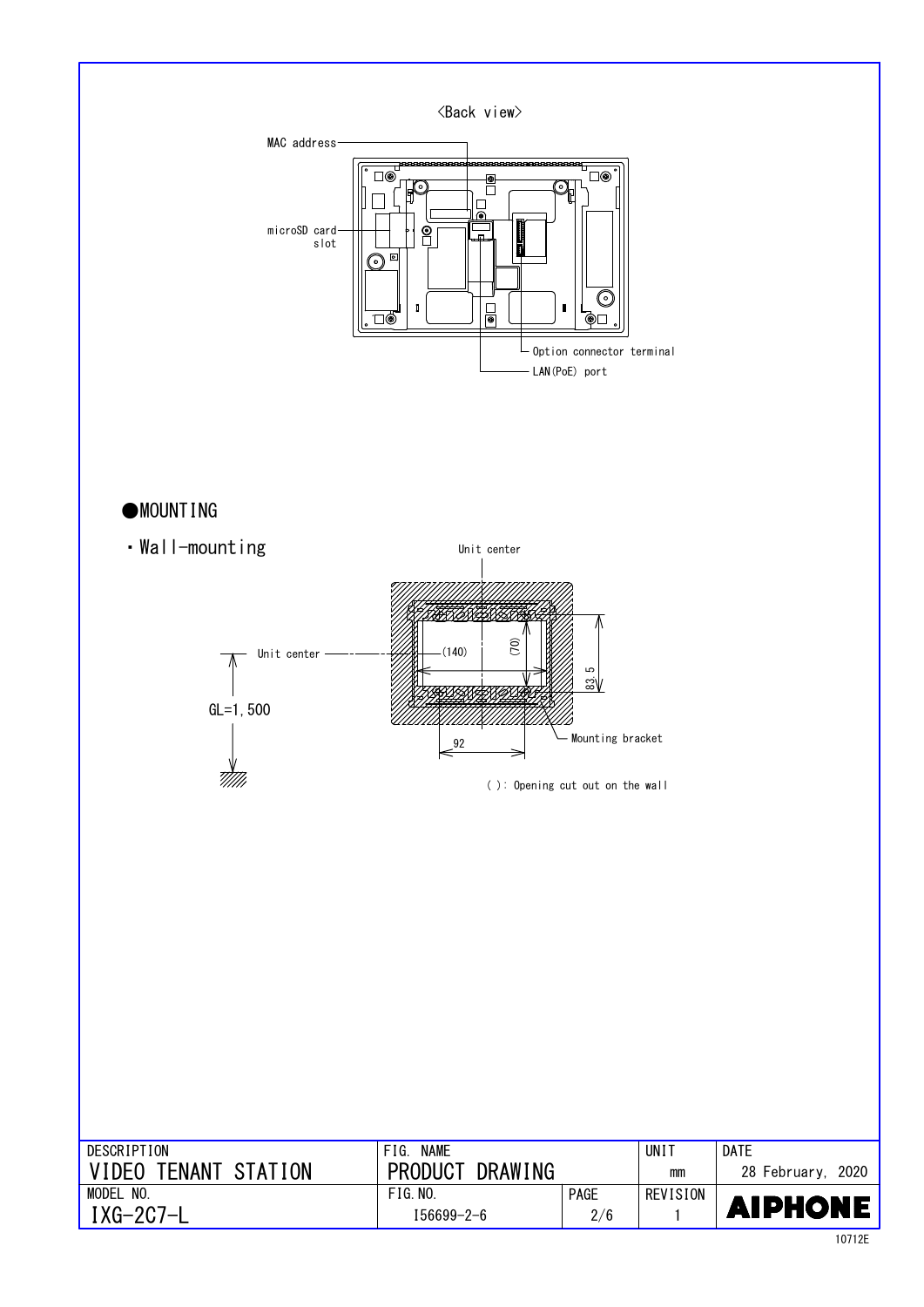

#### \*1. Contact Input Specifications

| Input method                   | Programmable dry contact $(N/O$ or $N/C$ |  |  |  |
|--------------------------------|------------------------------------------|--|--|--|
|                                | Level detection method                   |  |  |  |
| Detection time                 | 200 msec or more                         |  |  |  |
| Contact resistance             | Make: $700 \Omega$ or less               |  |  |  |
|                                | Break: $3 \, k\Omega$ or more            |  |  |  |
| Terminal short-circuit current | 10 mA or less                            |  |  |  |
| Voltage between terminals      | 5.5 VDC or less (between open terminals) |  |  |  |

### \*2. Relay Output Specifications (GT-RY)

| Output method  | Form A dry contact $(N/0)$    |  |  |  |
|----------------|-------------------------------|--|--|--|
| Contact rating | 24 VAC, O.5A (resistive load) |  |  |  |
|                | 24 VDC, O.5A (resistive load) |  |  |  |

| DESCRIPTION              | <b>NAME</b><br>FIG. |             | UNI'     | <b>DATE</b>       |
|--------------------------|---------------------|-------------|----------|-------------------|
| TENANT STATION<br>VIDEO. | WIRING DIAGRAM      |             | mm       | 28 February, 2020 |
| MODEL<br>NO.             | FIG. N0.            | <b>PAGE</b> | REVISION |                   |
| $IXG-2C7-L$              | 156699-3-6          | 3/6         |          | <b>AIPHONE</b>    |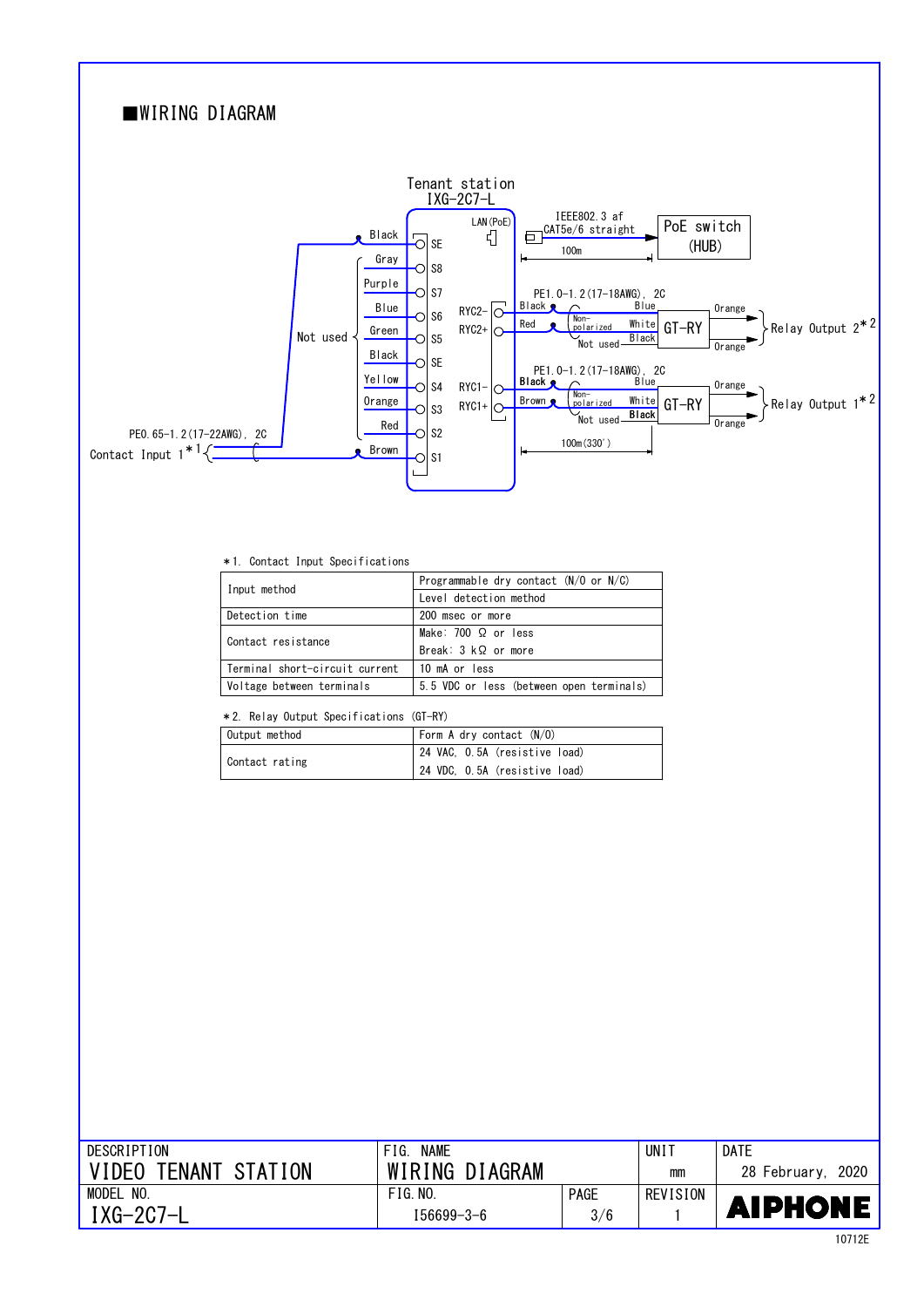### ■RESTRICTIONS

- A PoE-compatible switch must be used as the switch (hub) for station connection. ●
- A computer is required to make system settings. ●
- IXG system can be configured in "IXG Support Tool" application.
- While updating the System settings, stations unavailable. ●
- Do not register unused units in the address list. If unused units are present in the address list, system performance will degrade.
- In order to audio or video record, the following microSD memory card (market goods) compliant with SD standard is necessary.

| standard                    | capacıtv<br>storage<br>Supported | ormat                       | Class<br>Speed             |
|-----------------------------|----------------------------------|-----------------------------|----------------------------|
| microSDHC<br>memory<br>carg | 4GB<br>32GB<br>to                | <b>FAT??</b><br><b>AIJL</b> | SD<br>10<br>speed<br>class |

## ■RESTRICTIONS ABOUT THE NETWORK

- When connecting via the Internet (global IP networks), VPN Service is necessary. ●
- We do not recommend using a wireless communication such as wireless LAN as it may not operate correctly due to security issues or communication speed delays.
- For IPv4 Address with DHCP, due to the architecture of the IXG system, DHCP configuration is only recommended for network environments utilizing managed (static) IP address leasing.
- For stateless IPv6 Address, do not change the prefix of the device so that it cannot transmit Router Advertisement (RA).
- only recommended for network environments utilizing managed (static) IP address leasing. For IPv6 Address with DHCP, due to the architecture of the IXG system, DHCP configuration is ● The DUID of the device: 00030001 + MAC address
- Depending on the network environment and computer, prior arrangements and setup operations involving the network administrator might be necessary.
- Depending on the network environment, operation delays might occur. ●
- lower frame rates, or other loss of correct operation might occur. • Depending on the network environment or other factors, audio or video dropout, delays,
- The protocols used by this system must be supported. ●
- The network bandwidth required by each device when communicating are as follows. G.711:64kbps x 2(in communication), 64kbps x stations(on page)
- IPv4 and IPv6 cannot be mixed in the same system.
- that does not reject IGMPv3 or MLDv2. When using multicasting for network-camera searches, video, or audio, use in an environment ●

| DESCRIPTION          | <b>NAME</b><br>FIG. |             | UNI 1    | <b>DATE</b>       |
|----------------------|---------------------|-------------|----------|-------------------|
| VIDEO TENANT STATION | <b>RESTRICTIONS</b> |             | mm       | 28 February, 2020 |
| MODEL NO.            | FIG. N0.            | <b>PAGE</b> | REVISION |                   |
| $IXG-2C7-L$          | 156699-4-6          | 4/6         |          | <b>AIPHONE</b>    |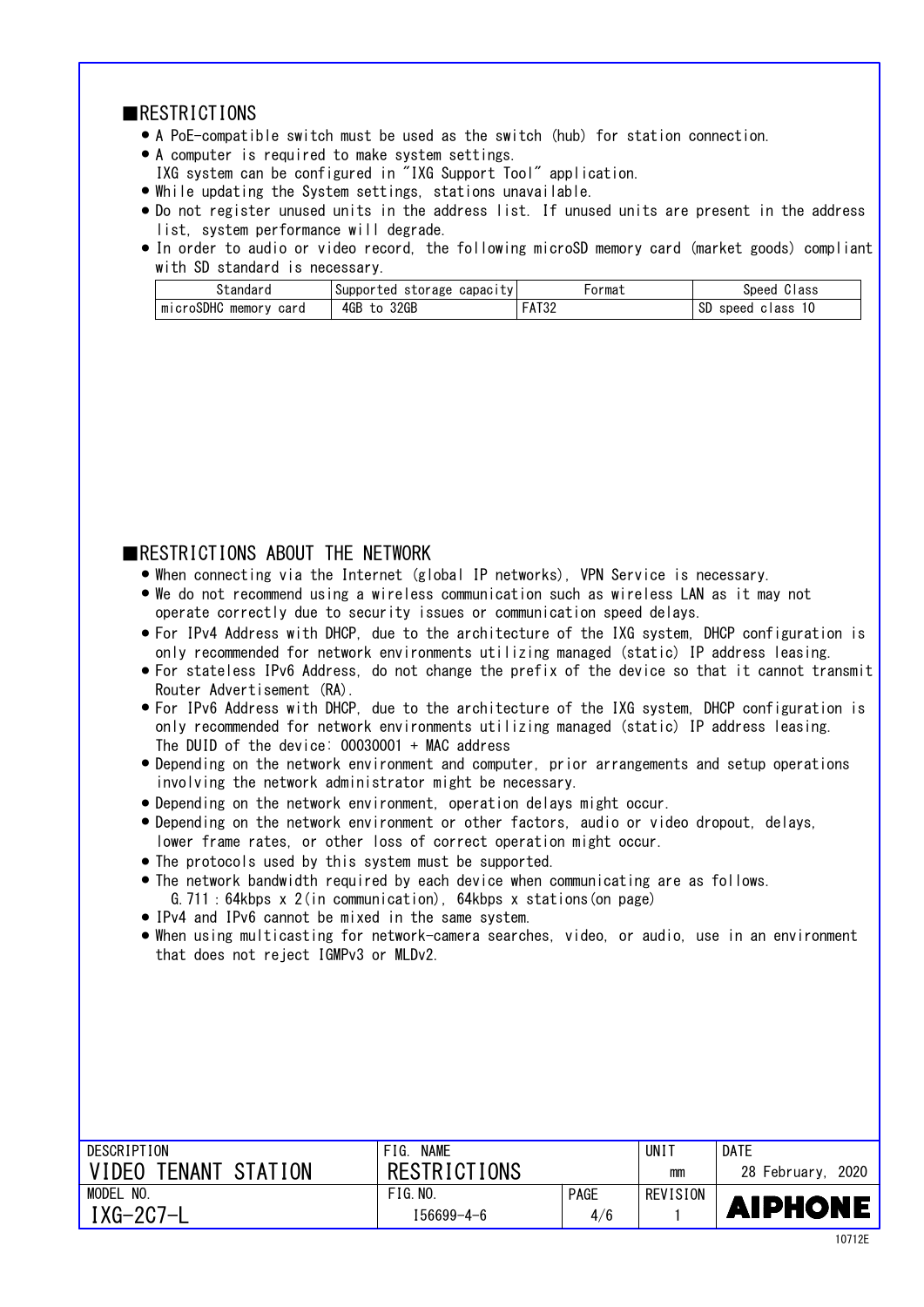| $\blacksquare$ FUNCTIONS                                                      |                      |                                                                                                   |  |  |  |
|-------------------------------------------------------------------------------|----------------------|---------------------------------------------------------------------------------------------------|--|--|--|
| $\bullet$ Calling                                                             |                      |                                                                                                   |  |  |  |
|                                                                               |                      | - Calling a Commercial unit: Call Master stations and Intercom App in a Commercial unit.          |  |  |  |
| - Calling a Guard unit: Call Intercom App in a Guard unit.                    |                      |                                                                                                   |  |  |  |
| - Calling a Common Inside Area: Call Master stations in a Common Inside Area. |                      |                                                                                                   |  |  |  |
|                                                                               |                      | - Calling another station in the Residential unit: Call another Tenant station in the Residential |  |  |  |
|                                                                               |                      | unit.                                                                                             |  |  |  |
|                                                                               |                      | - Calling Intercom App in the Residential unit: Call Intercom App in the Residential unit.        |  |  |  |
| • Answer and communication                                                    |                      |                                                                                                   |  |  |  |
|                                                                               |                      | - Mute mode: During communication, the microphone can be turned off by pressing the mute button.  |  |  |  |
|                                                                               |                      | - Auto answer: Answer a call from another Tenant station in the Residential unit automatically.   |  |  |  |
| $\bullet$ Monitoring                                                          |                      |                                                                                                   |  |  |  |
|                                                                               |                      | - Monitoring a Door station: Monitor video and audio from a Door station in the Residential unit  |  |  |  |
| or Common Outside Area.                                                       |                      |                                                                                                   |  |  |  |
|                                                                               |                      | - Monitoring an Entrance station: Monitor video and audio from an Entrance station.               |  |  |  |
|                                                                               |                      | - Monitoring an IP camera: View the video and audio of an IP camera.                              |  |  |  |
| $\bullet$ Paging                                                              |                      |                                                                                                   |  |  |  |
| - Incoming a page                                                             |                      |                                                                                                   |  |  |  |
| • Audio or video recording function                                           |                      |                                                                                                   |  |  |  |
|                                                                               |                      | - Automatic recording of audio and video: When receiving an incoming call, video can be recorded  |  |  |  |
|                                                                               |                      | automatically for approximately 10 seconds.                                                       |  |  |  |
|                                                                               |                      | Save this record on the microSD card.                                                             |  |  |  |
|                                                                               |                      | - Manual recording of audio and video: Video and audio can be recorded manually for approximately |  |  |  |
|                                                                               |                      | 10 seconds. Save this record on the microSD card.                                                 |  |  |  |
|                                                                               |                      | - Audio or video playback: Play an audio or video recording saved to a microSD card on a station  |  |  |  |
|                                                                               | or a computer.       |                                                                                                   |  |  |  |
| • Option Input                                                                |                      |                                                                                                   |  |  |  |
| - The following function can be assigned to the option input.                 |                      |                                                                                                   |  |  |  |
|                                                                               |                      | - Incoming call from a doorbell: Receive an incoming call notification from a doorbell.           |  |  |  |
| • Relay Output                                                                |                      |                                                                                                   |  |  |  |
|                                                                               |                      | - The following function can be assigned to each of the two relay outputs.                        |  |  |  |
|                                                                               |                      | - Status output: Make a relay output in status of Incoming a call.                                |  |  |  |
| • Others                                                                      |                      |                                                                                                   |  |  |  |
|                                                                               |                      | - Unlock a door: Unlock an electric lock while receiving an incoming call, during communication,  |  |  |  |
|                                                                               | or while monitoring. |                                                                                                   |  |  |  |
| - Up to each 20 incoming/outgoing call records are stored.                    |                      |                                                                                                   |  |  |  |
|                                                                               |                      | - Adjust video to enhance visibility: Video can be adjusted to backlight compensation or night    |  |  |  |
|                                                                               |                      | correction.                                                                                       |  |  |  |
| - Control a lift by pressing the lift control button.                         |                      |                                                                                                   |  |  |  |
|                                                                               |                      |                                                                                                   |  |  |  |
| · Indicators                                                                  |                      |                                                                                                   |  |  |  |
| Name                                                                          | Status               | Description                                                                                       |  |  |  |
|                                                                               | Light                | Standby (Depends on setting)                                                                      |  |  |  |
|                                                                               |                      | Firmware version upgrading                                                                        |  |  |  |
|                                                                               |                      | Calling destination busy                                                                          |  |  |  |

FIG. NAME DESCRIPTION UNIT DATE VIDEO TENANT STATION FUNCTIONS 28 February, 2020 mm MODEL NO.  $FIG. NO.$ PAGE **REVISION AIPHONE** IXG-2C7-L 5/6 I56699-5-6 1

Incoming paging

Missed call Door releasing \*1

\*1. If the door release timeout is set to 3 seconds or less, it will flash at a 3 second interval.

Communication failure

Booting

Outgoing calling or monitoring

Status indicator (blue) |<br>Flashing | Incoming calling

Flashing